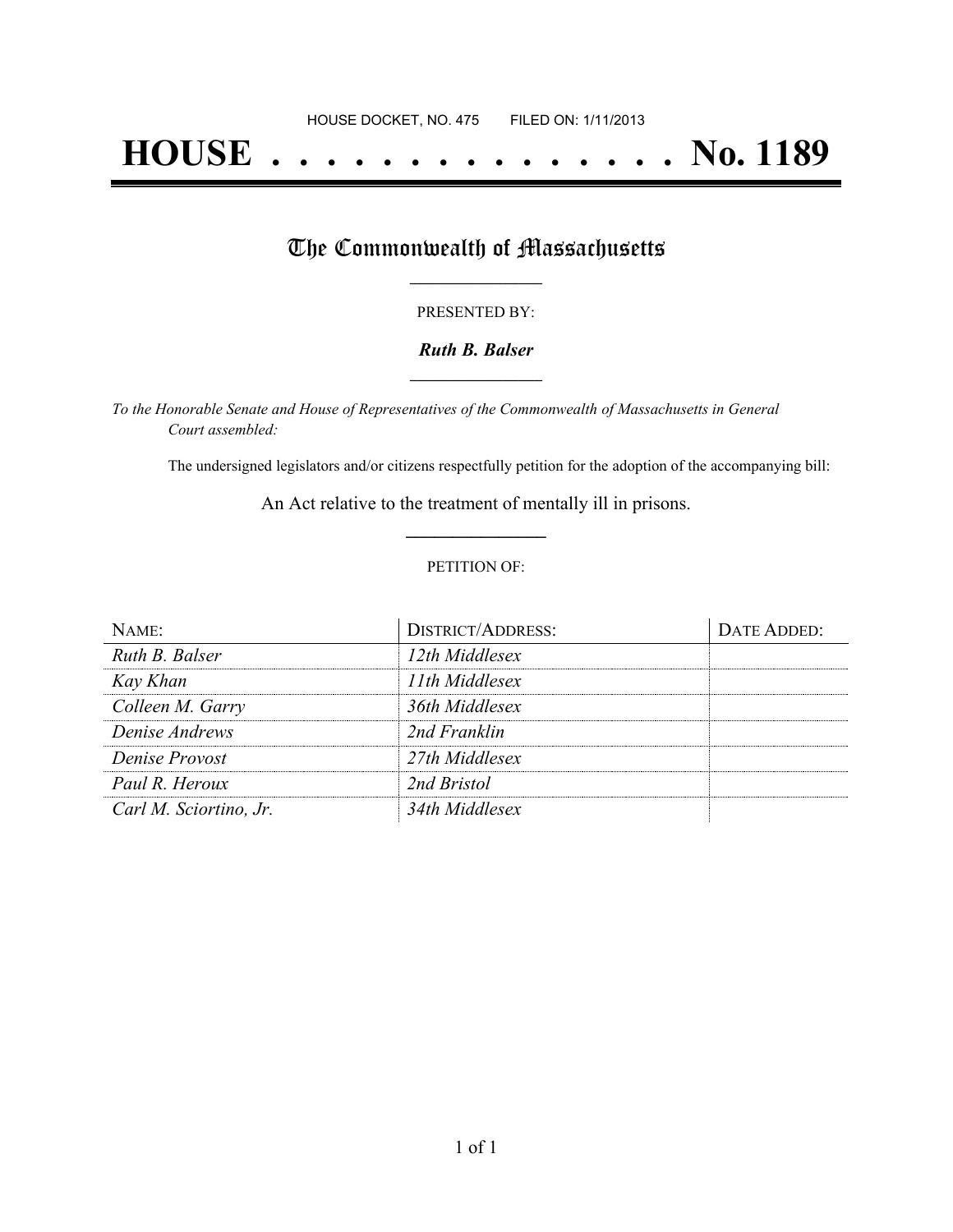## **HOUSE . . . . . . . . . . . . . . . No. 1189**

By Ms. Balser of Newton, a petition (accompanied by bill, House, No. 1189) of Ruth B. Balser and others relative to the treatment of the mentally ill in prisons. The Judiciary.

#### [SIMILAR MATTER FILED IN PREVIOUS SESSION SEE HOUSE, NO. *4372* OF 2011-2012.]

### The Commonwealth of Massachusetts

**\_\_\_\_\_\_\_\_\_\_\_\_\_\_\_ In the Year Two Thousand Thirteen \_\_\_\_\_\_\_\_\_\_\_\_\_\_\_**

An Act relative to the treatment of mentally ill in prisons.

Be it enacted by the Senate and House of Representatives in General Court assembled, and by the authority *of the same, as follows:*

 SECTION 1. Section 1 of chapter 127 of the General Laws, as appearing in the 2006 2 Official Edition, is hereby amended by inserting after the definition of "Commissioner" the following definition: - "Mental health professional," a psychiatrist, psychologist, licensed clinical social worker (LICSW) or licensed mental health counselor (LMHC) who is licensed to practice in the commonwealth pursuant to chapter one hundred and twelve. SECTION 2. Said section 1 of said chapter 127, as so appearing , is hereby further amended by inserting after the definition of "Parole board" the following definition: - "Residential treatment unit," a therapeutic housing unit within a correctional facility that  $13$  is operated for the purpose of providing treatment and rehabilitation for I I prisoners.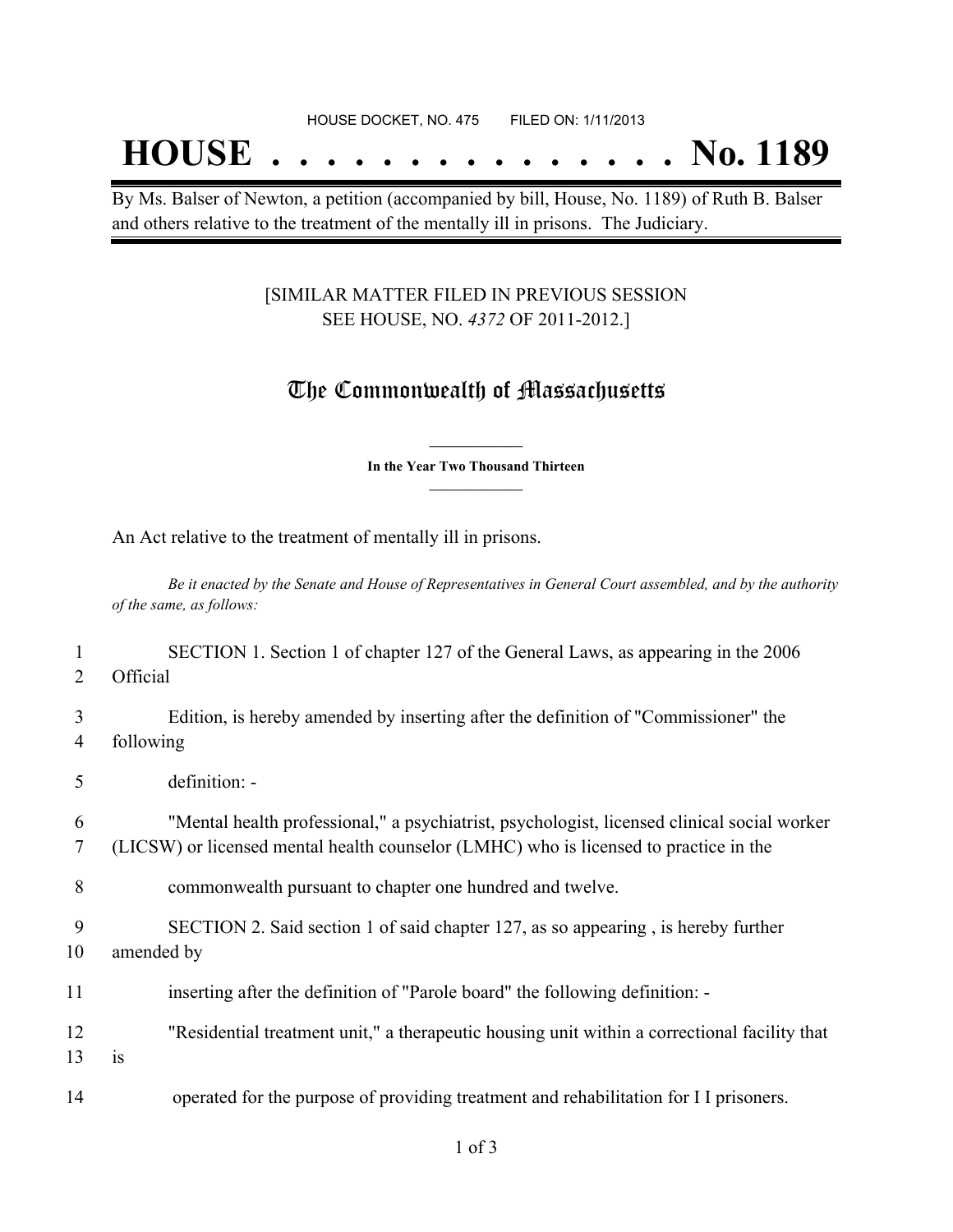| 15 | SECTION 3. Section 39 of said chapter 127, as so appearing, is hereby amended by             |
|----|----------------------------------------------------------------------------------------------|
| 16 | striking out                                                                                 |
| 17 | the first paragraph and inserting in place thereof the following paragraph:-                 |
| 18 | Except as provided in section 39A of this chapter, at the request of the superintendent of   |
| 19 | any                                                                                          |
| 20 | correctional institution of the commonwealth, the commissioner may authorize the             |
| 21 | transfer, for                                                                                |
| 22 | such period as s/he may determine, to a segregated unit within any correctional institution  |
| 23 | of the                                                                                       |
| 24 | commonwealth, of any inmate whose continued retention in the general institution             |
| 25 | population is                                                                                |
| 26 | detrimental to the program of the institution.                                               |
| 27 | SECTION 4. Said chapter 127, as so appearing, is hereby amended by inserting after           |
| 28 | section 39                                                                                   |
| 29 | the following section:                                                                       |
| 30 | Section 39A. Diversion to residential treatment units                                        |
| 31 | (a) When an inmate is confined to a segregated unit, the superintendent shall arrange for    |
| 32 | a mental                                                                                     |
| 33 | health professional to assess the mental health of the inmate and to review the inmate's     |
| 34 | mental                                                                                       |
| 35 | health record within twenty-four hours. Inmates remaining in such confinement shall be       |
| 36 | reassessed at a minimum of two times per week thereafter. Mental health assessments          |
| 37 | shall be                                                                                     |
| 38 | conducted in a confidential manner.                                                          |
| 39 | (b) As part of all mental health assessments conducted pursuant to paragraph (a) of this     |
| 40 | section,                                                                                     |
| 41 | mental health professionals shall identify for diversion or removal from such segregated     |
| 42 | unit any                                                                                     |
| 43 | inmate who meets the criteria set forth in paragraph (c) of this section. Inmates identified |
| 44 | for                                                                                          |
|    |                                                                                              |

of 3